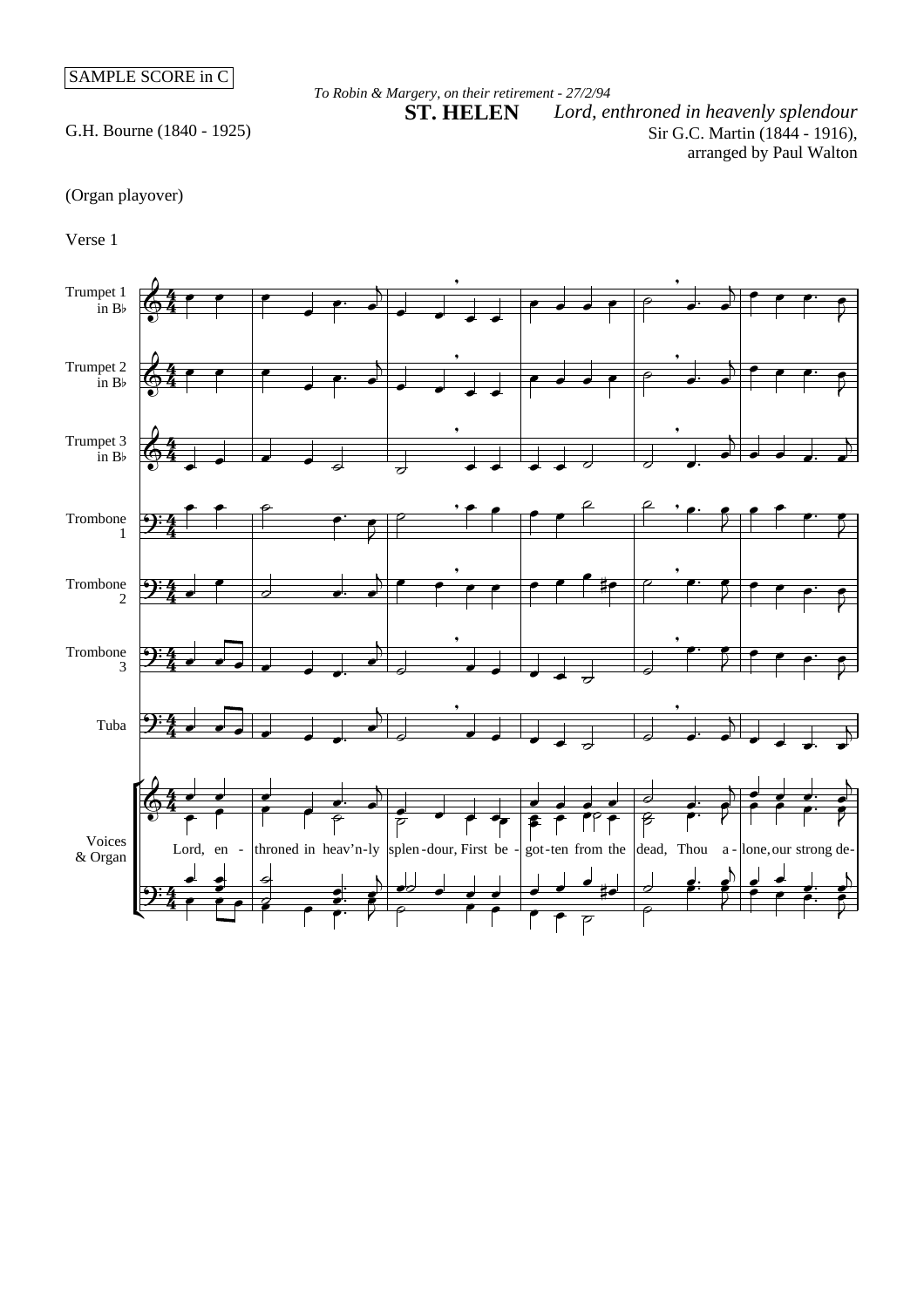```
Verse 5
```